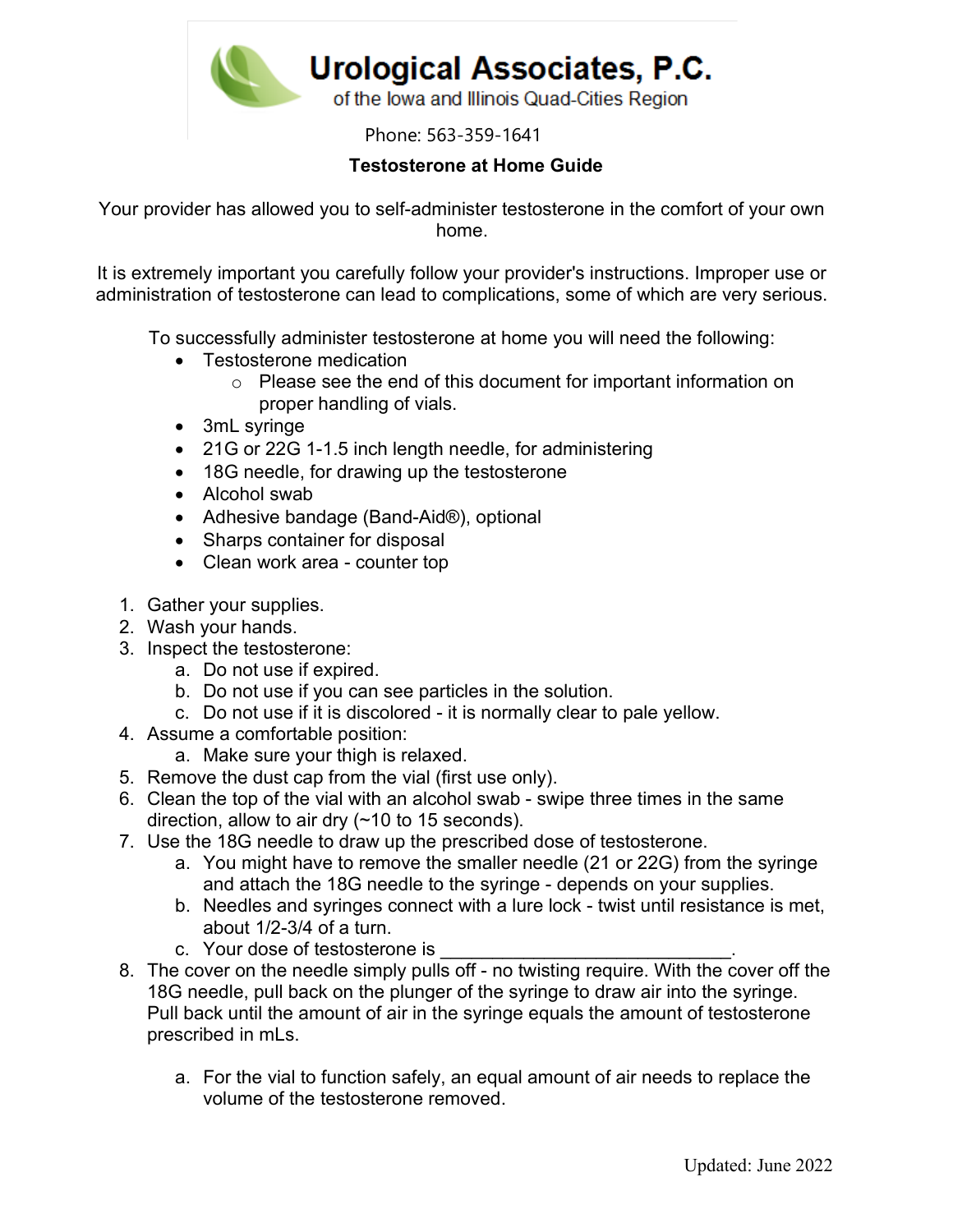- 9. When entering the vial, use the following steps to reduce the risk of coring the vial stopper.
	- a. With the bevel of the needle facing up, start inserting the needle at a 45-60 degree angle.
	- b. While applying a slight amount of pressure, slowly increase the angle of insertion to 90-degrees.
	- c. The goal is to have the needle enter the vial (pass all the way through the vial stopper) at a 90-degree angle.
	- d. If you access the vial twice, insert the needle anywhere in the small circle in the middle of the vial stopper using the technique described above.
- 10. Inject the air into the vial by pushing down on the plunger.
- 11. Next you will need to turn the vial over, making sure the needle stays in the vial.
- 12. With the end of the needle in the testosterone oil, slowly pull back on the plunger to fill the syringe to the correct dose (match the mLs).
	- a. Testosterone is thick. It might take some back and forth with the plunger to get the correct dose.
	- b. Tiny air bubbles in the testosterone can be flicked out with your finger prior to administration.
- 13. Once you have the correct dose, turn the vial right side up, and remove the needle.
- 14. Pull back slightly on the plunger to remove any testosterone in the needle.
- 15. Carefully remove the 18G needle and dispose of in the sharps container.
- 16. Twist on your administration needle (21 or 22G 1.5 inch).
	- a. The needle attaches with a lure-lock; turn until snug.
	- b. Remove any air in the syringe that was created in step 12 or 14.
- 17. Next, gently clean the outer portion of your mid-thigh with an alcohol swab and allow it to completely air dry.

\*\*See IM Injection Site section for proper location.\*\*

- 18. Insert the needle into the muscle at a 90-degree angle.
	- a. Use a quick and firm motion similar to a 'stabbing' motion.
- 19. Check for blood by aspirating slightly.
	- a. To aspirate: use your free hand (NOT the one holding the syringe) and pull back slightly on the plunger; if you have inserted the needle into a blood vessel, even a slight pull back on the plunger will draw blood into the syringe.
	- b. If you see blood, STOP. Withdraw the syringe. Discard the testosterone and call the office.
	- c. If no blood is seen, proceed to the next step.
- 20. Slowly inject the entire dose of testosterone into your muscle.
	- a. You may feel some pressure or burning, this is normal.
- 21. Once all the medication has been injected, remove the needle at the same angle you inserted it (90 degrees).
- 22. Dispose of syringe and needle in the sharps container.

\*\*Do NOT reuse any of the needles/syringes.\*\*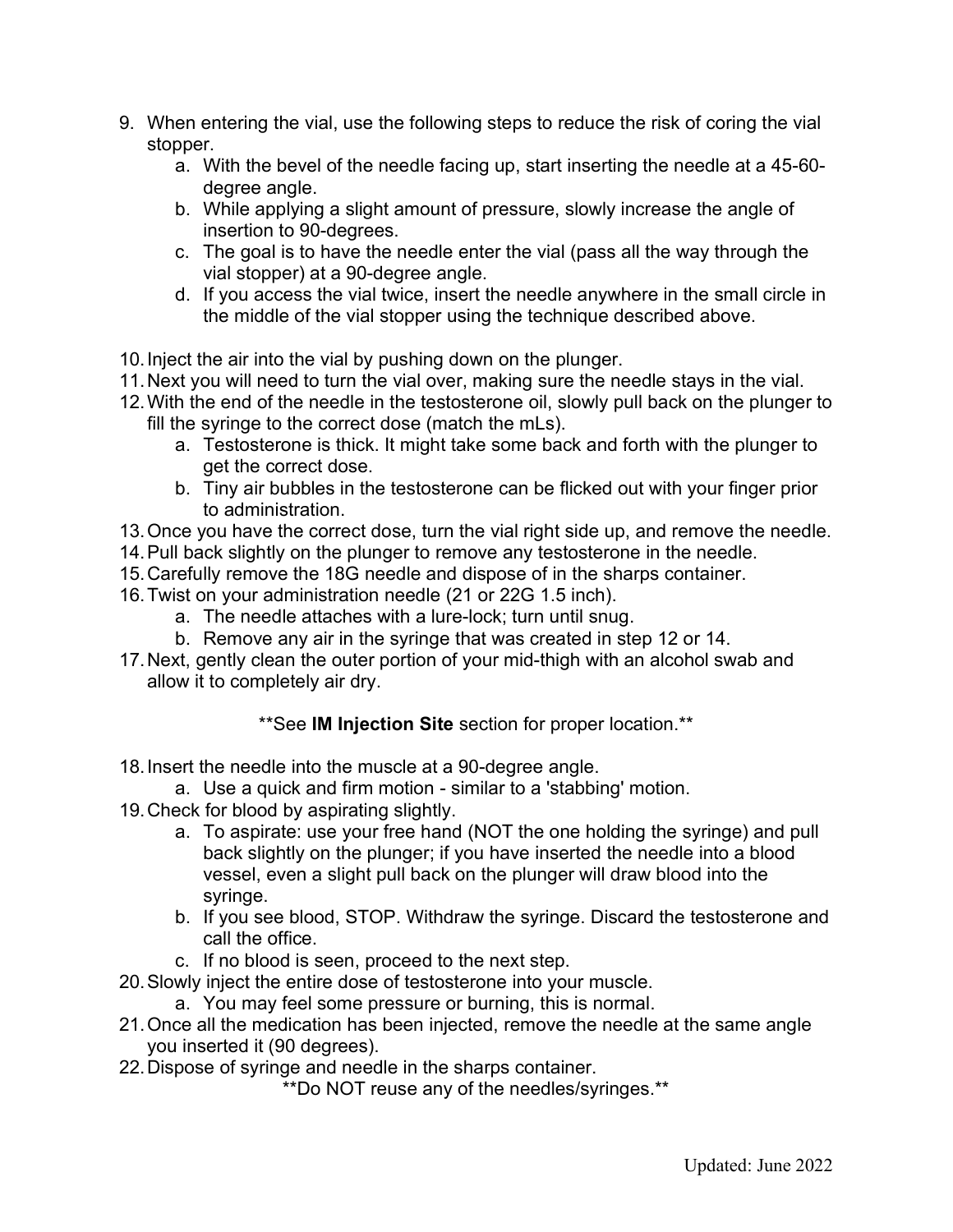23. Apply adhesive bandage if necessary.

a. Injections do not always bleed.

#### IM Injection Site

Use the Vastus Lateralis muscle.

This muscle is located on the lateral (or outside) portion of your thigh

While looking at your thigh, horizontally divide it into three equal parts.

You will use the lateral middle third section for your injection.

To locate the proper location, take the hand opposite the injection leg, and put the heel of your hand on the femur bone (this is the bone that makes up your thigh). Next separate your first finger from your second (middle) finger, forming a V shape. In the middle of the V is the proper injection site.

After you have located the proper insertion site, please refer back to step 18 for proper injection technique.

## Points to Remember:

Timing: Administer your testosterone the same day of the week. We encourage you to do it the same time of the day, however, anytime during the same day of the week is acceptable.

- It's VERY important to keep your scheduled follow-up lab and office-visits. For insurance purposes, your labs must be drawn in the morning, preferable before 1000 AM.
- If you take your testosterone weekly, please make sure your lab draw is done 1-2 day before your next injection. Please have your labs drawn 5-7 days before your scheduled follow-up.
- If you administer your testosterone every 2 weeks, please have your lab draw 7-10 days after your last injection. Please have your labs drawn 5-7 days before your scheduled follow-up
	- Alternate between your thighs/injection sites. Repeated injections into the same location can lead to discomfort and scaring.

## Vial Specific Considerations:

- If you are using a multi-dose vial, please keep in the refrigerator between injections – this prevents growth of bacteria.
- Prior to accessing the vial, clean the vial stopper thoroughly with alcohol and allow to completely air dry.